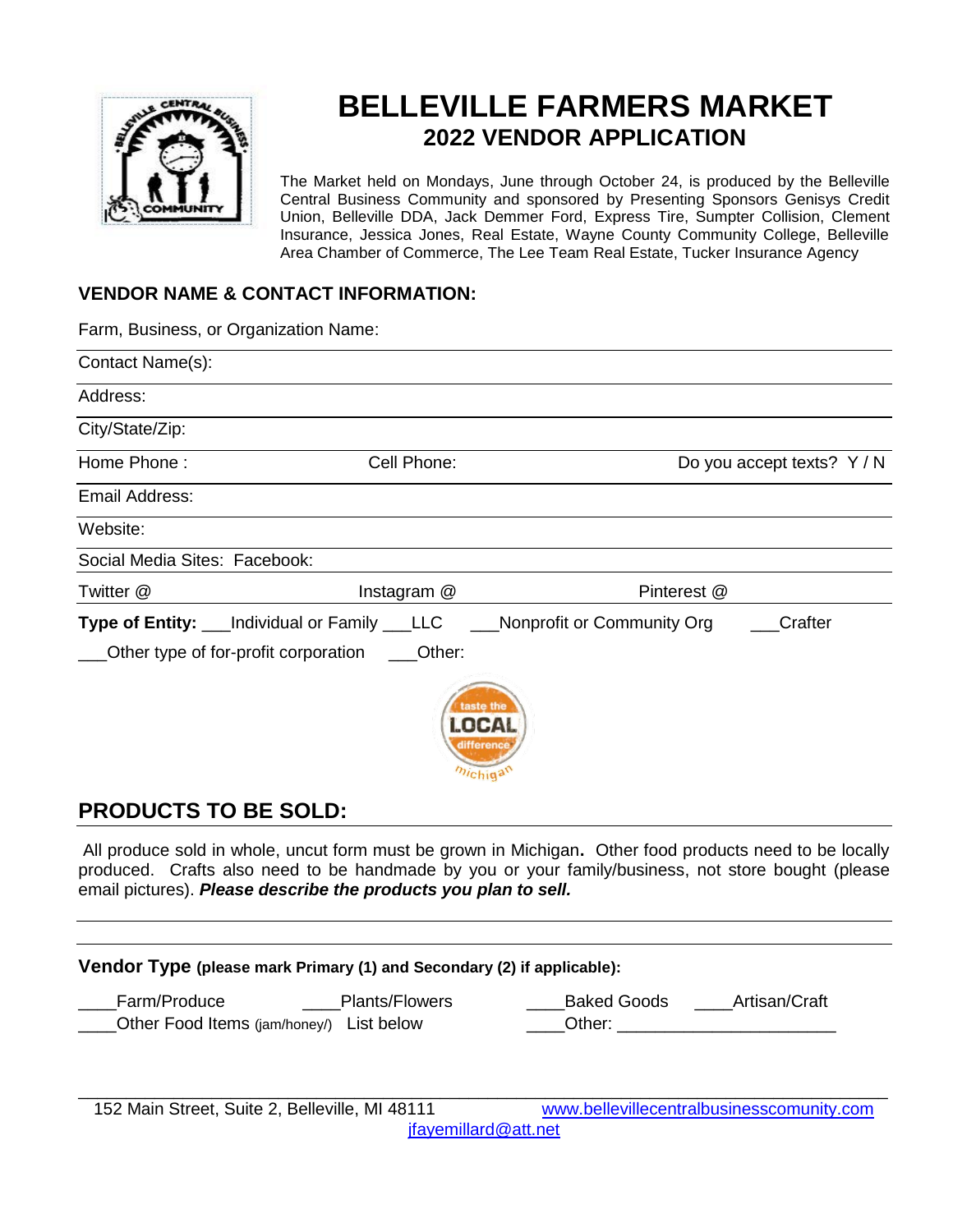The **Belleville Farmers Market** is located on 4<sup>th</sup> Street Place and will be open on Monday afternoons from 4:00-7:30pm, June 6 through October 24 for a total of 19 market days. Set up begins at 2:30 pm **NOTE: There will be no market on Monday, July 4 in observance of Independence Day & Monday, September 6 in observance of Labor Day.**

## **LICENSING/INSURANCE:**

Each vendor must provide a current and valid copy of any and all licenses and permits necessary for their operation. A copy of the appropriate state license must accompany the vendor application for items such as perennial plants, certified kitchen license, etc. Vendors are encouraged to obtain their own insurance against all liabilities and sales tax license, if applicable. **Please check all boxes that apply to you, and attach all documentation:**

\_\_\_\_\_I am required by the state of Michigan to be licensed for an aspect of my business.

\_\_\_\_\_I carry general liability insurance or product liability insurance for this business/farm. **Please**

**add the Belleville CBC & City of Belleville as additional insured.** 

**Example 21 am certified organic.** 

\_\_\_\_\_I am independently authorized to accept one or more forms of food assistance payment Please list:

# **CRITERIA FOR ACCEPTANCE**

The Belleville Central Business reserves the right to limit the number of any type of vendors to ensure balance at the market, including consideration of products' health impacts. Submitting a vendor application does not ensure a spot at the market.

*Please elect one payment method. Season rate is non-negotiable.* 

\_\_\_\_\_ **\$150:** June through September - *Paid in advance*

**\_\_\_\_\_ \$10/Day:** October – *Paid in advance*

- \_\_\_\_\_ **\$50:** 4 weeks *Paid in advance (*Mark days below)
- \_\_\_\_\_ **\$15/day:** Advance daily rate *Paid at least week in advance*

\_\_\_\_\_ **\$20/day:** Daily rate - *Paid day of market*

#### **BELLEVILLE FARMERS MARKET 4 TH STREET PLACE – MONDAYS**

I apply to attend June through Sept. market dates

I apply to attend the circled October market dates

I am applying to attend the following dates: Please circle

**JUNE 6/6 6/13 6/20 6/27 JULY 7/11 7/18 7/25 AUGUST 8/1 8/8 8/15 8/22 8/29 SEPTEMBER 9/12 9/19 9/26** 

**OCTOBER** 

**10/3 10/10 10/17 10/24**

#### **NOTE: There will be no market on Monday, July 4 and Monday September 5**

*If you have any questions about timeline and rates or need to make special arrangements for payment please contact CBC Coordinator Janet Millard all [jfayemlllard@att.net](about:blank) or call after 3:30pm (734) 558-5368.*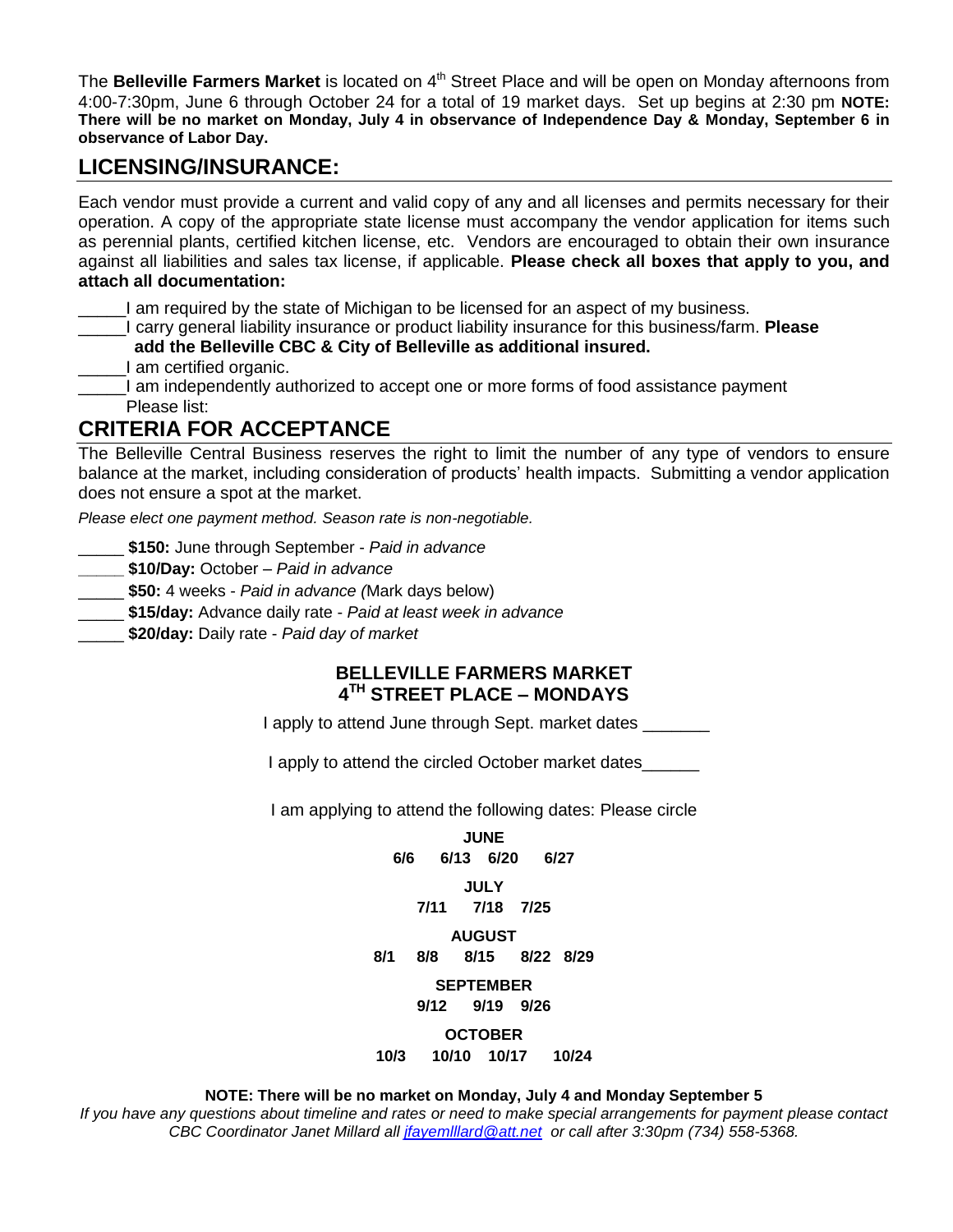**n very rare cases, the market may be cancelled because of inclement weather and refunds may be issued. Set-up will begin at 2:30 p.m. Vendors are expected to provide their own tables, chairs, and tents. Vendors are expected to stay until 7:30pm unless they are sold out.**

### **HOLD HARMLESS/SIGNATURE**

The Belleville Central Business Community is not responsible for product liability or the paying of sales taxes by individual vendors. The Market is not held responsible in any way for any loss of vendor property by theft, vandalism, weather or anything outside of the control of the market staff or volunteers. Vendors agree to indemnify and hold harmless the Belleville CBC and the City of Belleville and assignees from and against all liability, claims, demands, losses, damages, levies and causes of action or suits of any nature whatsoever, arising out of or related to activities at the Belleville Farmers Market.

By signing this application, I agree that:

- 1) I have read, understood, and agree to the guidelines contained in this application. I will obtain and provide all applicable permits and licenses from local, state, and federal regulatory agencies.
- 2) The Belleville CBC reserves the right to deny any vendor application or ask a vendor to discontinue participation in the market.

Signed:<br>
Signed:

# **PHOTO RELEASE**

I, **I** also the Belleville Central Business Community and their legal representatives and assigns, the right and permission to publish, without my charge, photographs or videos taken of my image.

I do hereby grant permission to the Belleville CBC, its agents and others working under its authority, full and free use of video/photographs/audio containing my images/likenesses/voice. I understand these images and sounds may be used for promotional publications, news, research and/or educational purposes.

I do further certify that I am of legal age and possess full legal capacity to execute the foregoing authorization and release form.

Name (please print):

\_\_\_\_\_\_\_\_\_\_\_\_\_\_\_\_\_\_\_\_\_\_\_\_\_\_\_\_\_\_\_\_\_\_\_\_\_\_\_\_\_\_\_\_

Signature: Date: Development of the contract of the contract of the contract of the Date:

*Note: If you are uncomfortable with photos, a photo release is not required in order to sell at the market. We will respect your right to not be photographed.*

\_\_\_\_\_\_\_\_\_\_\_\_\_\_\_\_\_\_\_\_\_\_\_\_\_\_\_\_\_\_\_\_\_\_\_\_\_\_\_\_\_\_\_\_ \_\_\_\_\_\_\_\_\_\_\_\_\_\_\_\_\_\_